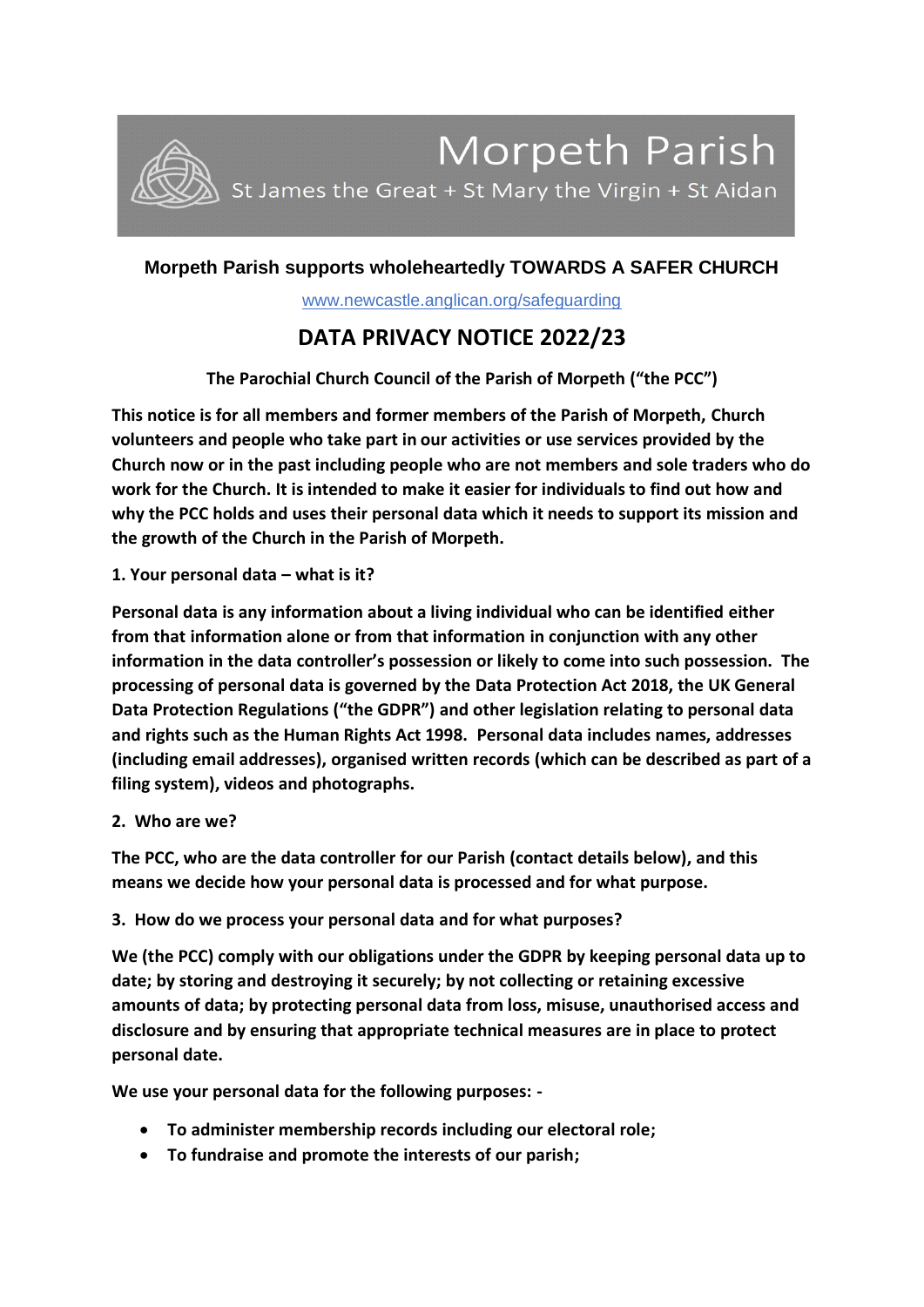- **To recruit, induct, support and manage our employees and volunteers including dealing with disciplinary and grievance issues;**
- **To maintain our own accounts and records including the processing of gift aid and grant applications and dealing with contractors and suppliers;**
- **To inform you of news, events, activities and services running in our parish;**
- **To maintain a pastoral link of members within the parish and provide pastoral support to members and others connected with our Parish;**
- **To share your contact details with the Diocesan Office so they can keep you informed about news in the diocese and events, activities and services that will be occurring in the diocese and in which you may be interested;**
- **To comply with legal requirements e.g., in relation to our Church premises; health and safety matters; the safeguarding of children, young people and vulnerable adults; the election of Church officers, trustees etc.; charity and employment law and other legislation;**
- **To comply with the policies of the Church of England, the Diocese of Newcastle and the PCC;**
- **To provide voluntary services to our congregation, our Parish and wider community in line with our charitable objectives including operating the Morpeth Parish website** *and, from time to time, contacting members and others connected with our Parish via surveys e.g., to ascertain their opinions about Church services and other activities within the parish.*

**4. What is the legal basis for processing your personal data?**

**Processing of personal data is only lawful if at least one of these legal conditions, as listed in Article 6 of the UK GDPR, is met:**

- **a) the processing is necessary for a contract with the data subject – e.g., with an employee or contractor/supplier or in connection with a Lease or hiring agreement of Church premises;**
- **b) the processing is necessary for us to comply with a legal obligation (other than a contractual obligation) – e.g., in relation to health & safety, safeguarding, administering gift aid, employment and charity law;**
- **c) the processing is necessary to protect someone's life (this is called "vital interests");**
- **d) the processing is necessary for us to perform a task in the public interest and the task has a clear basis in law;**
- **e) the processing is necessary for legitimate interests pursued by us, the PCC, (unless they are overridden by the interests, rights and freedoms of the data subject) – e.g., for processing fundraising and stewardship communications (other than via email, text or to a TPS registered phone number), the general administration of Church groups including rotas, and for promoting the Gospel of Christ including the provision of services to our congregation, our parish and the wider community in line with our charitable objects;**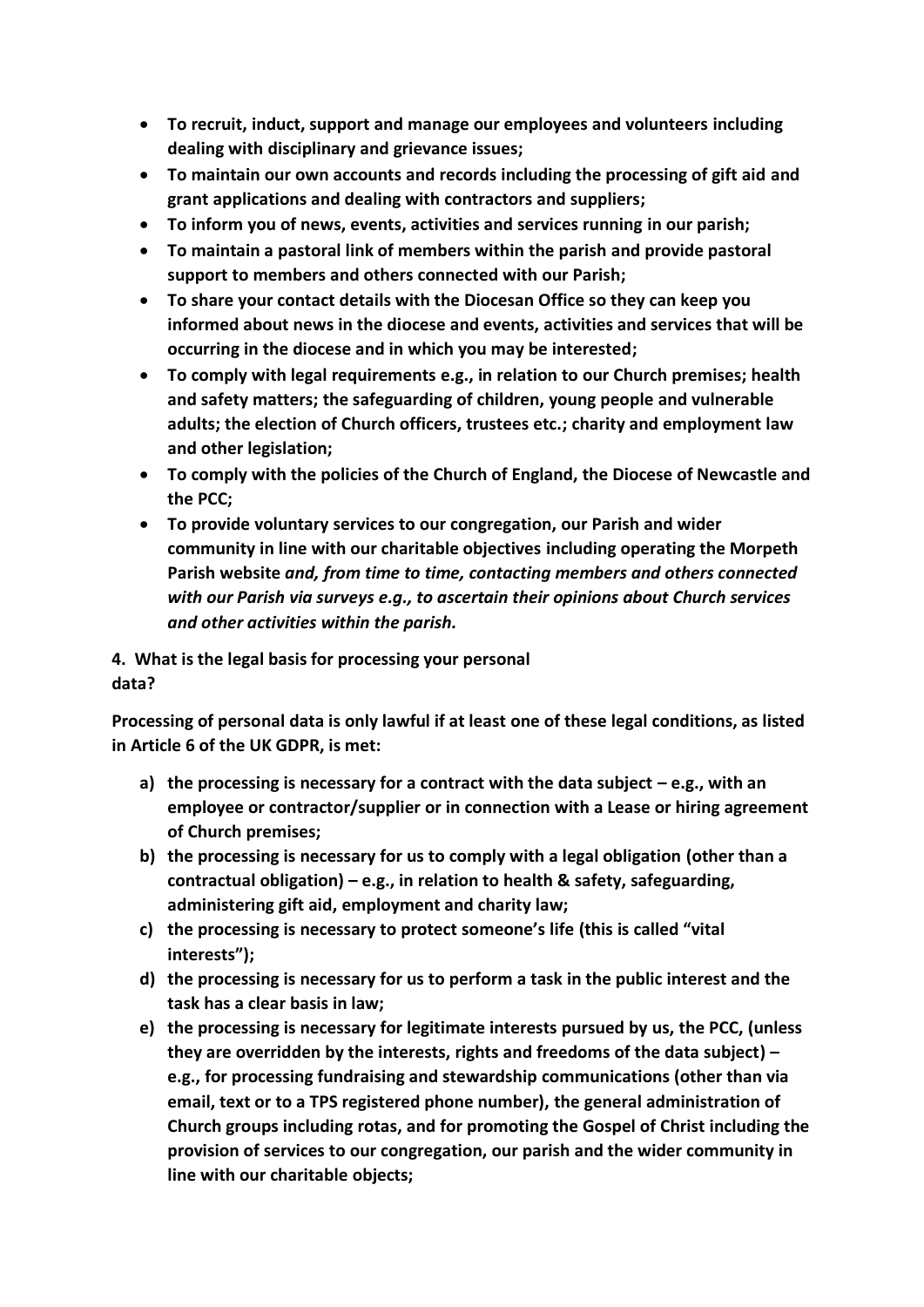**f) if none of the above legal conditions apply, the processing will only be lawful if the data subject has given their clear and explicit consent. Your consent will be sought to enable us to contact you with information about news, events, activities and services in our parish and to share your contact details with the Diocese of Newcastle so that they can keep you informed about Diocesan events (see our Data Consent Form on the Morpeth Parish web site www.parishofmorpeth.org.uk).** 

#### **Special Category Data**

**We process the following types of "special category data"**

#### **Health**

**We process this on the basis of legal compliance (safeguarding, health & safety) and that processing is necessary to meet our legal obligations in the field of employment, social security or social protection – see GDPR Article 9(2)(b)**

**For example, if you take part in activities like Junior Church or youth activities, we ask your parents about your health and medical needs; if you have an accident, we fill in an accident report.**

#### **Religious opinions or belief**

**We sometimes process this on the basis of legitimate interest and that you have made the data manifestly public, for example by joining the Church electoral role or by being confirmed – see GDPR Article 9 (2)(a).**

**We sometimes process this on the basis of legitimate interest and that we are a not-forprofit body with a religious aim where processing relates only to members or former members (or those who have regular contact with us in connection with those purposes) and there is no disclosure to a third party without consent – see GDPR Article 9(2)(d).**

**For example, if you sign up for an Alpha course.**

**More information about "special category data" including the full text of Article 9(2) can be found on the Information Commissioner's website:**

**[https://ico.org.uk/for-organisations/guide-to-](https://ico.org.uk/for-organisations/guide-to)the-general-data-protection--regulationsgdpr/lawful-basis-for-processing/special-category-data/**

### **5. Sharing your personal data**

**Your personal data will be treated as strictly confidential and will only be shared with other members of the parish in order to carry out a service to other parish members or for purposes connected with the parish. We will only share your data with third parties outside the parish with your consent.** 

### **6. How long do we keep your personal data?**

**We keep data in accordance with the guidance set out in the guide "Keep or Bin: Care of your Parish Records" which is available from the Church of England website -**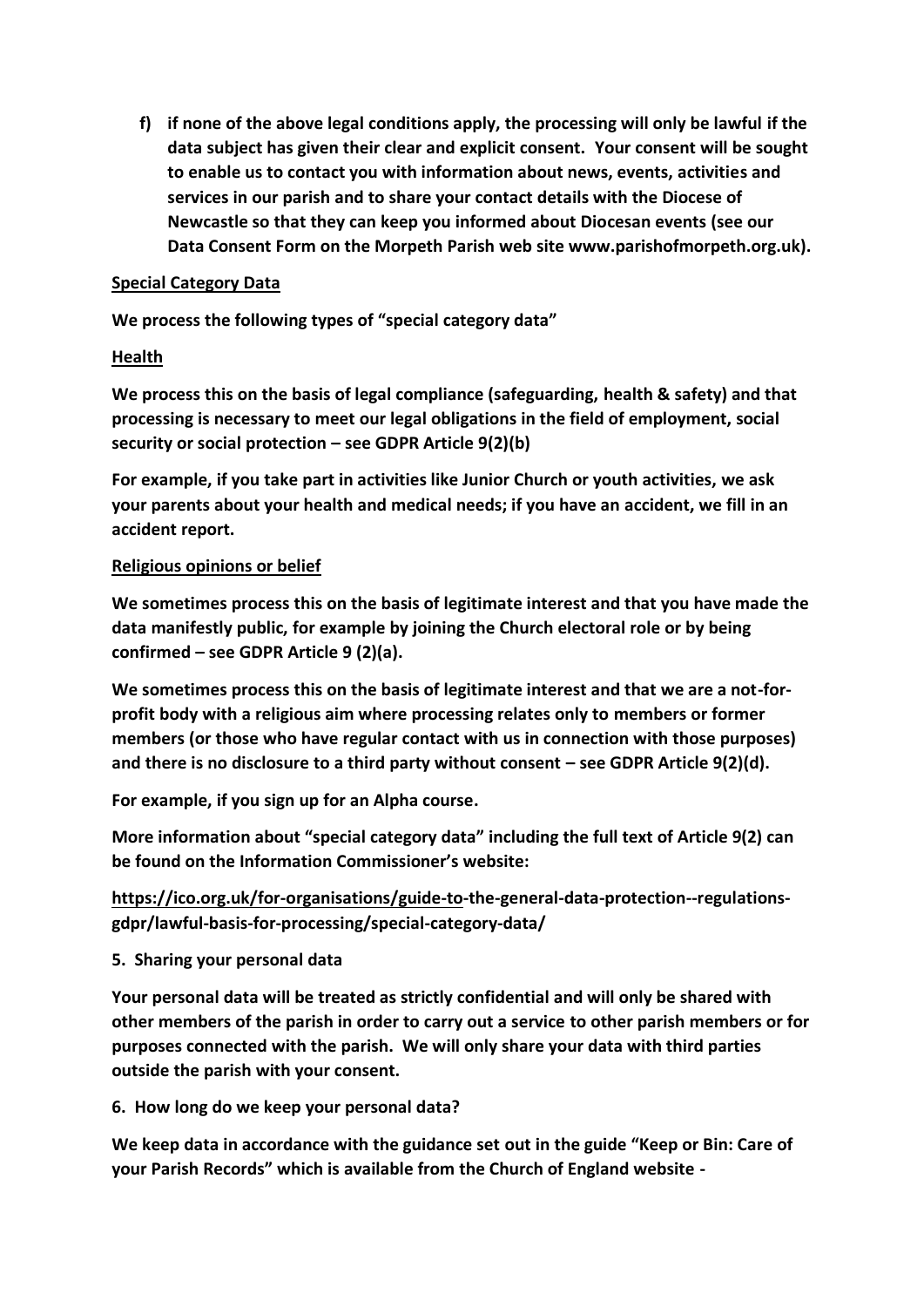**(https://www.churchofengland.org/more/libraries-and-archives/records-managementguides)** 

**Specifically, we retain electoral roll data while it is still current; gift aid declarations and associated paperwork for up to 6 years after the calendar year to which they relate; and parish registers (baptisms, marriages, funerals) permanently.**

# **7. Your rights and your personal data**

**Unless subject to an exemption under the GDPR, you have the following rights with respect to your personal data: -**

- **The right to request a copy of your personal data which the PCC of the Parish of Morpeth holds about you;**
- **The right to request that the PCC of the Parish of Morpeth corrects any personal data if it is found to be inaccurate or out of date;**
- **The right to request that your personal data is erased where it is no longer necessary for the PCC of the Parish of Morpeth to retain such data;**
- **The right to withdraw your consent to the processing at any time (where consent is relied on by us for processing your personal data);**
- **The right to request that the data controller provide you with your personal data and where possible to transmit that data directly to another data controller (known as the right to data portability, where applicable (This only applies where the processing is based on consent or is necessary for the performance of a contract with you and in either case the data controller processes the data by automated means);**
- **The right, where there is a dispute in relation to the accuracy or processing of your personal data, to request that a restriction is placed on further processing;**
- **The right to object to the processing of personal data where applicable (this only applies where processing is based on legitimate interests or the performance of a task in the public interest/exercise of official authority or direct marketing and processing for the purpose of scientific/historical research and statistics);**
- **The right to lodge a complaint with the Information Commissioners Office.**

**Note - children have the same rights as adults and if a child is not old enough to exercise their rights on their own behalf or to understand the information, a parent or guardian can do this for them.**

### **8. Further processing**

**If we wish to use your personal data for a new purpose, not covered by this Data Protection Notice, then we will provide you with a new notice explaining this new use prior to commencing the processing and setting out the relevant purposes and processing conditions. Where and whenever necessary we will seek your prior consent to the processing.**